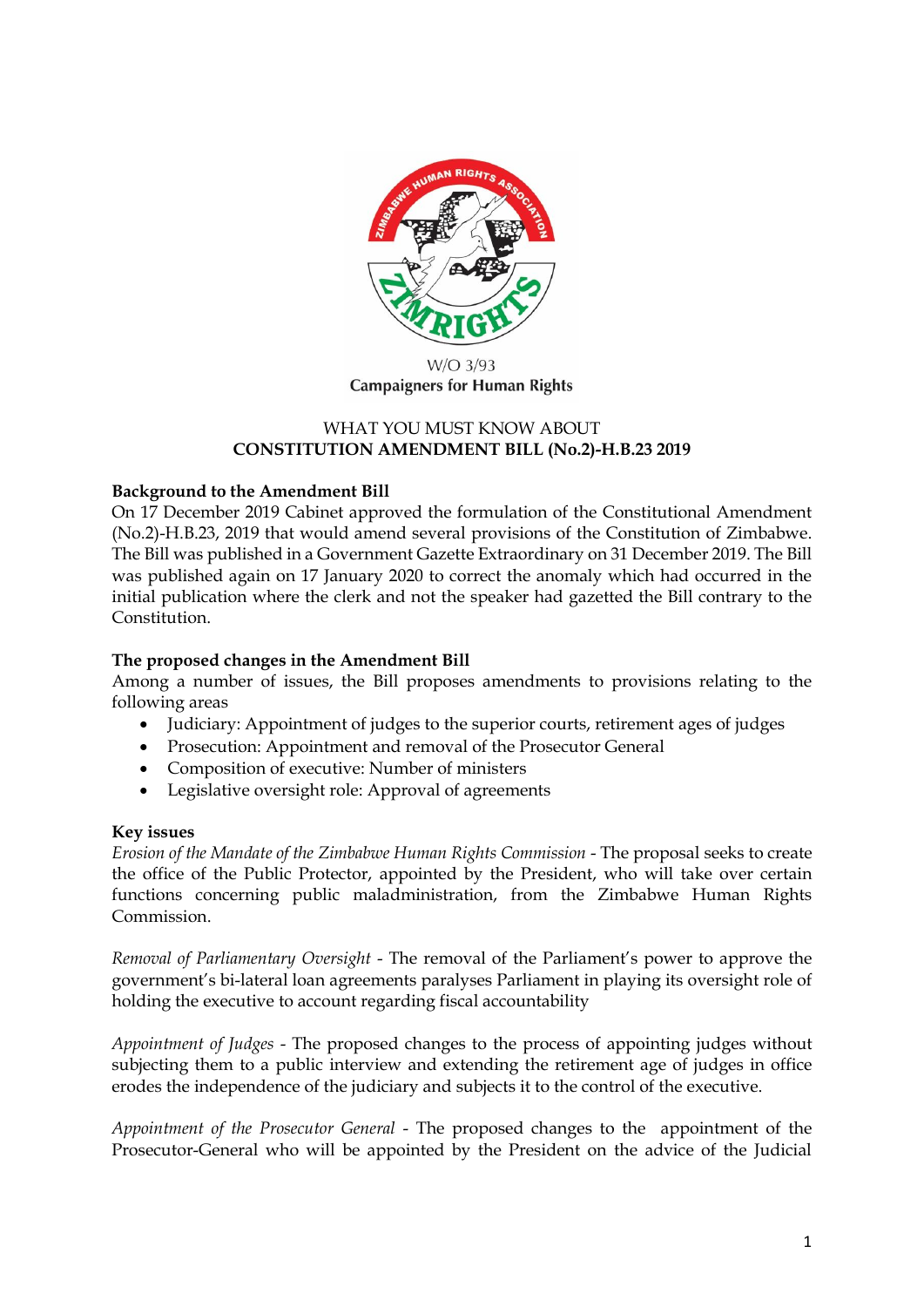Services Commission, without the intervention of a public interview procedure, and makes special provision for his or her removal for cause by a Tribunal.

## **The critical weaknesses of the amendment bill**

*The Amendment Bill is anti-rights, anti-democracy, anti-democracy and anti-transparency.* It seeks to reverse the gains that were celebrated in the 2013 Constitution which was, through the COPAC process, endorsed by 94,5% of the Zimbabweans. The Bill bi-literally and unjustifiably consolidates power into the hands of the President. This creates an autocratic government which is ring fenced against the checks and balances presented by other arms of government.

The Bill seeks to introduce the office of the Office of the Public Protector. Where the offender is a public official, the Public Protector would overtake the following functions from the Zimbabwe Human Rights Commission (ZHRC):

- Receiving and acting complaints from the public
- Investigate human rights abuses by public officials
- Secure redress for victims of human rights abuses by public officials
- To direct the Commissioner General of Police to investigate cases of human rights violations

There is no justifiable reason why the above functions should be taken from an independent body such as the ZHRC to be placed in the hands of an official appointed by the President. This is a threat against transparency and separation of powers. It further threatens the independence and impartiality of both the Public Protector and Zimbabwe Human Rights Commission.

The Bill is anti-transparency as it takes away the power from parliament to approve the government's bi-lateral loan agreement. This paralyses the parliament's oversight role of holding the Executive to account regarding its fiscal accountability.

Currently, judges are subjected to a public interview which are normally televised on national TV. The amendment proposes to scrap this practice and instead have judges appointed by the President in consultation with the Judicial Services Commission. In addition, the amendment seeks to extend the retirement age of judges to a maximum of 75 years of age if they pass unspecified mental and physical fitness tests. This proposed amendment undermines the independence of judges. They will no longer be appointed on merit but on political loyalty. In addition, any extension of the in tenure in office before retirement may be subjected to the whims of the President. Without security of tenure, judges become more susceptible to political interference. Judicial independence requires 'the absence of certain connections' between the judiciary and other arms of government to secure impartiality in the conduct of the judicial role. As custodians of the constitution, with the duty of applying the Constitutional provisions and value, to enable the judiciary to apply the law without fear or favour, the authority must not be derived or seemingly appear to be derived from appointments and approvals from the President.

In the same vein, the Prosecutor General would also be appointed without being subjected to an interview. Significantly, if the Prosecutor General commits an offence that may warrant his removal from office, it is the President who appoints a special tribunal to investigate the matter. Such tribunal would report its findings, not to the public, but to the President. It would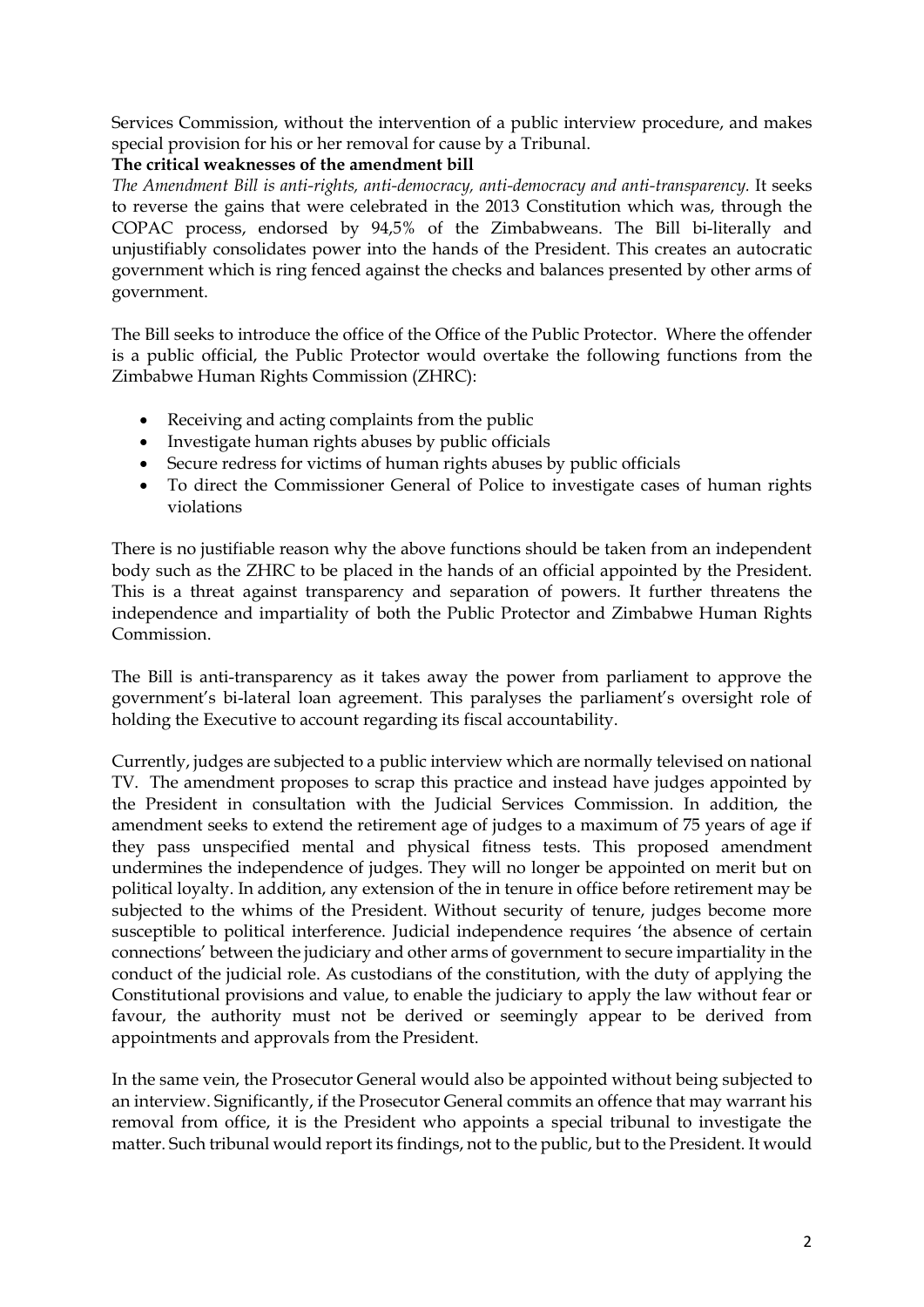also make recommendations on whether or not the Prosecutor general must be removed from office but the President makes the final decision.

## **In What way is the Bill retrogressive?**

- ➢ It threatens the independence and impartiality of the Judiciary and the Prosecutor General. Instead of an appointment process that emphasises merit, the Bill wants to promote loyalty. Zimbabwe has a legacy of human rights violations and electoral contestation. This requires a stronger and independent judiciary.
- $\triangleright$  It ring-fences the Executive against transparency and accountability as it takes away the oversight role of the parliament in so far as fiscal responsibility is concerned. Zimbabwe is rocked by allegations of corruption and abuse of power. It requires more transparency not less.
- ➢ It interferes with the duties of the ZHRC, an independent commission established in accordance with the Constitution as it takes away its mandate and vest it in the office of the Public Protector. Zimbabwe does not need more institutions. It requires stronger and independent institutions.

### **What must the government do?**

The government must refrain from amending the Constitution and speed up the process of aligning the Constitution with other legislative enactments of Zimbabwe.

### **What can the public do now?**

The people must reject this bill. This can be done in various ways.

Firstly, the public can write to the Parliament of Zimbabwe with their views on the Bill. Write to: The Clerk of Parliament- Attention: Portfolio Committee on Justice Legal and Parliamentary Affairs; Thematic Committee on Peace and Security; Thematic Committee on Human Rights, P.O. Box CY 298, Causeway, Harare; Or email: [bills@parlzim.gov.zw](mailto:bills@parlzim.gov.zw)

Secondly, speak to you member of Parliament. Visit [www.zimrights.org.zw](http://www.zimrights.org.zw/) to get the contact details of your MP.

In addition, the public must make a commitment to attend the Public Hearings on the Constitution Amendment Bill No. 2. All information is tabled below.

| <b>Date</b> | Place     | Venue                        | Time            |
|-------------|-----------|------------------------------|-----------------|
| 15          | Chinhoyi  | Cookie Hall                  | 10:00-12:00pm   |
| June        |           |                              |                 |
| 16          | Gokwe     | Nembudziya                   | 10am-12:00pm    |
| June        |           | Governement Complex &        |                 |
|             |           | Open Space                   |                 |
| 17          | Sanyati   | Nyimo Growth Point Hall      | 10am-12:00pm    |
| June        |           | <b>Chief Court</b>           |                 |
| 18          | Ngezi-    | Baobob Stadium               | 10am-12:00pm    |
| June        | Zimplats  |                              |                 |
| 15          | Gweru     | Chiundura<br><b>Business</b> | 10:00am-12:00pm |
| June        |           | Centre                       |                 |
| 16          | Mberengwa | Education<br>Mberengwa       | 10:00am-12:00pm |
| <b>June</b> |           | Service                      |                 |